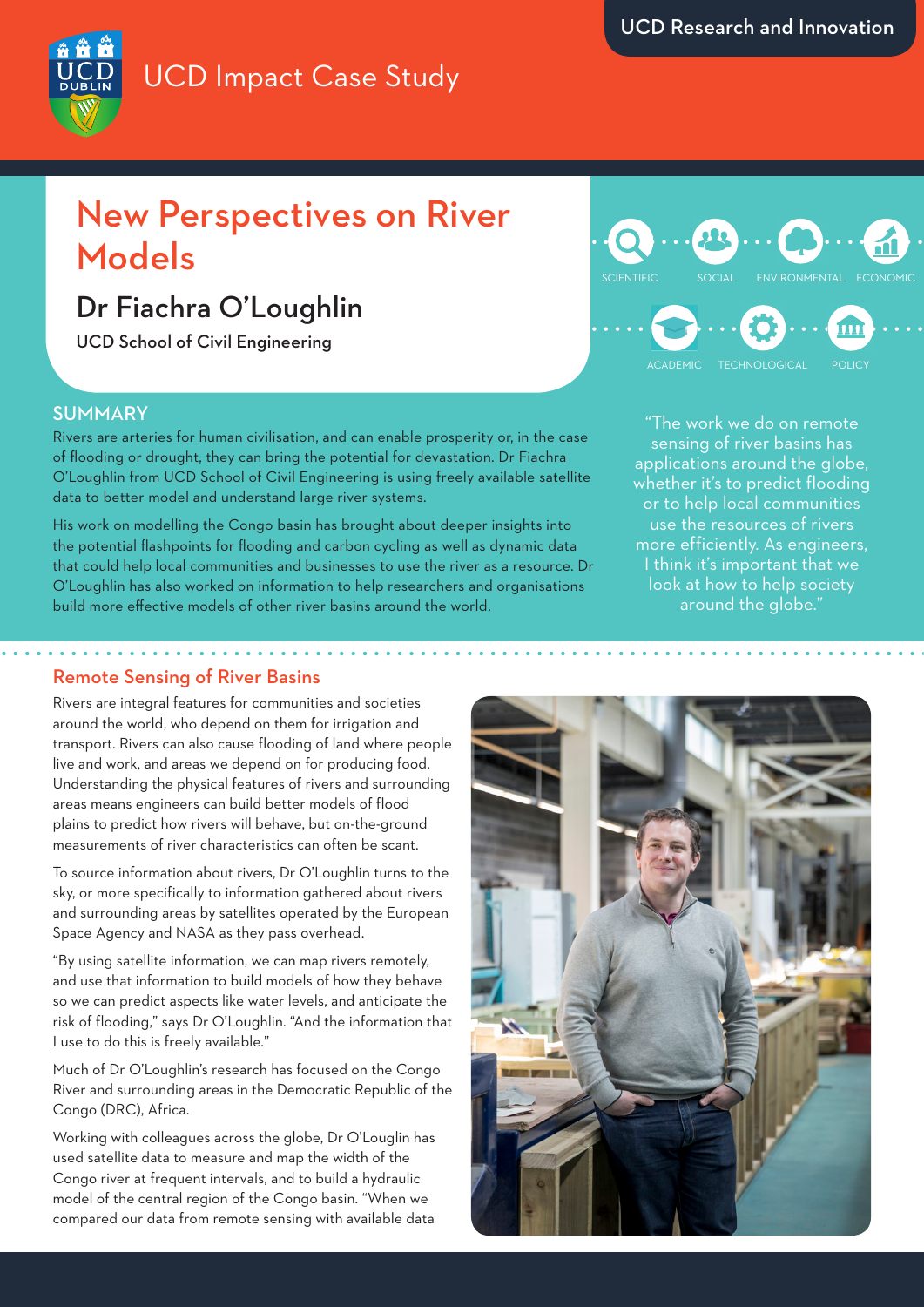

that was taken directly at source, the two matched well, so this increased our trust in the approach," he says of the work, which has formed the basis of new models and approaches that can be applied to rivers around the globe.

#### A Deeper Understanding of the Congo



Dr O'Loughlin's work on remotely sensing and mapping large river basins has **provided granular information – in many cases for the first time in this format – about the Congo River.** "I built a hydraulic model for the middle region of the Congo basin to help build more understanding about how the river system works," he explains. "Prior to my work, the area had not been studied in great detail and there was very little information easily available."

One aspect of his work mapped the width of the river at 250-metre intervals along its course, which provides an important 'zoomed-in' perspective on local features that could promote flooding of nearby lands. "Having this detail showed up several constrictions in the width of the river, where it narrows before expanding back out, and this can have a huge impact on the flow and flooding," says Dr O'Loughlin. "At these constriction points the water can rise up, and spread into the floodplains."

Dr O'Loughlin is taking an active role in **shaping the future of research on the Congo**, co-chairing a session at an American Geophysical Union (AGU) Chapman conference in Washington, DC, that focuses on the area. "We are looking at what we know about hydrology in the Congo region, and we are setting a road map for where research will go in the future," he explains.

#### Seeing Beyond Vegetation

One of the confounding factors when using satellite data to map flood plains is the vegetation, such as trees, in the area. This can make it difficult to find out about the nature of the underlying ground, explains Dr O'Loughlin, who has encountered the issue in his work on the Congo.

"Parts of the Congo run through swamp and forest, which is difficult to assess using satellite data," he says. "So I worked with colleagues in Bristol University, The Federal University of Rio Grande do Sul in Brazil and at Ohio State University, to come up with a way of processing the images so you can remove the vegetation."

The resulting product, Bare Earth Shuttle Radar Topography Mission (STRM), is now **freely available for researchers and other individuals and organisations to use**. "It has been released as Open License, which means it is freely available for commercial and research use," says Dr O'Loughlin. "There are at least two companies using it and it has been used by researchers around the world, for studies on the Amazon and the Mekong River. I have used it myself for work on the Congo and on the Volta River in Ghana and rivers in Ireland."



#### Predicting Water Levels

Another impact of Dr O'Loughlin's research is to enable the **prediction of water levels at specific locations for inland rivers**. Again, using freely available remote sensing data, he built up a resource to assess water levels for specific times and areas.

"This is of potential use for local communities," he explains. "For example, it could be used to help transport along the river, which is important in the context of the Congo. The water level in the Congo changes slowly and one of the main forms of transport for goods is barges that travel for weeks between cities. If you can predict the water levels over the